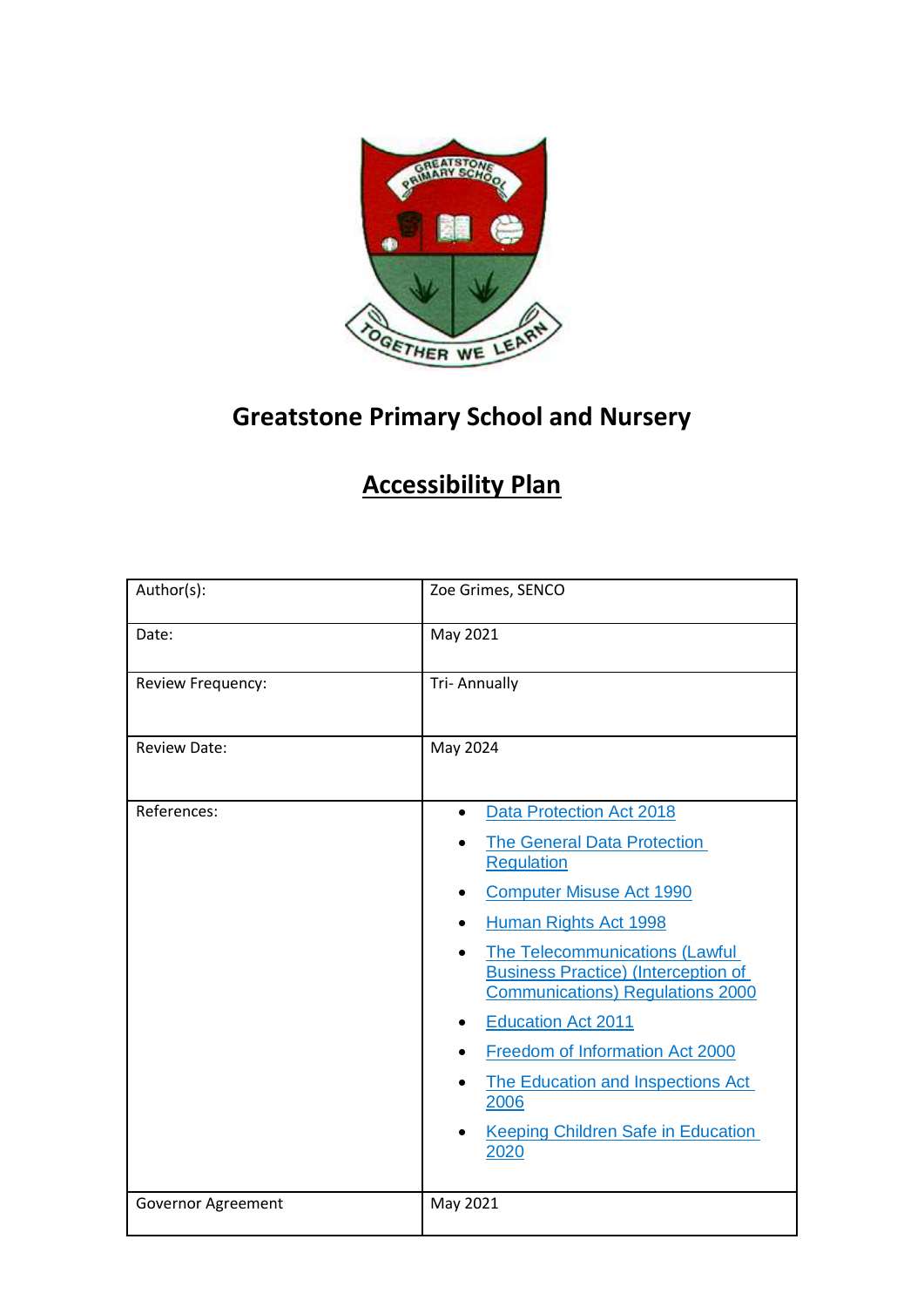- 
- Behaviour policy

#### **ACCESSIBILITY PLAN 2021-24**

At Greatstone Primary School and Nursery our values reflect our commitment to a school where there are high expectations of everyone. Children are provided with high quality learning opportunities so that each child attains and achieves all that they are able to. Everyone in our school is important and included and as such we promote an ethos of care and trust.

This Accessibility Plan is drawn up in compliance with current legislation and requirements as specified in Schedule 10, relating to Disability, of the EqualityAct 2010. School Governors are accountable for ensuring the implementation,review and reporting of progress of the Accessibility Plan over a prescribed period.

The Equality Act 2010 replaced all existing equality legislation, including the Disability Discrimination Act. The effect of the law is the same as in the past, meaning that "schools cannot unlawfully discriminate against pupils because of sex, race,disability, religion or belief and sexual orientation".

According to the Equality Act 2010 a person has a disability if:

(a) He or she has a physical or mental impairment, and

(b) The impairment has a substantial and long-term adverse effect on his orher ability to carry out normal day-to-day activities.

The Accessibility Plan is structured to complement and support the school'sEquality Objectives. We understand that the Local Authority will monitor the school's activity under the Equality Act 2010(and in particular Schedule 10 regarding Accessibility) and will advise upon the compliance with that duty.

#### **Objectives**

Greatstone Primary School is committed to providing an environment that enables full curriculum access that values and includes all pupils, staff, parents andvisitors regardless of their education, physical, sensory, social, spiritual, emotional and cultural needs. We are committed to taking positive action in the spirit of the Equality Act 2010 with regard to disability and to developing a culture of inclusion, support and awareness within the school.

The Accessibility Plan shows how access is to be improved for disabled pupils, staff and visitors to the school within a giventimeframe and anticipating the need to make reasonable adjustments to accommodate their needs where practicable.

The Accessibility Plan contains relevant and timely actionsto:-

 Increase access to the curriculum for pupils with a physical disability and/or sensory impairments, expanding the curriculum as necessary to ensurethat pupils with a disability are as equally prepared for life as the able-bodied pupils; (If a school fails to do this they are in breach of their duties under the Equalities Act 2010); this covers teaching and learning and the wider curriculum of the school such as participation in after-school clubs, leisure and cultural activities or schools visits – it also covers the provision of specialist or auxiliary aids and equipment, which may assist these pupils in accessing the curriculum within a reasonable timeframe;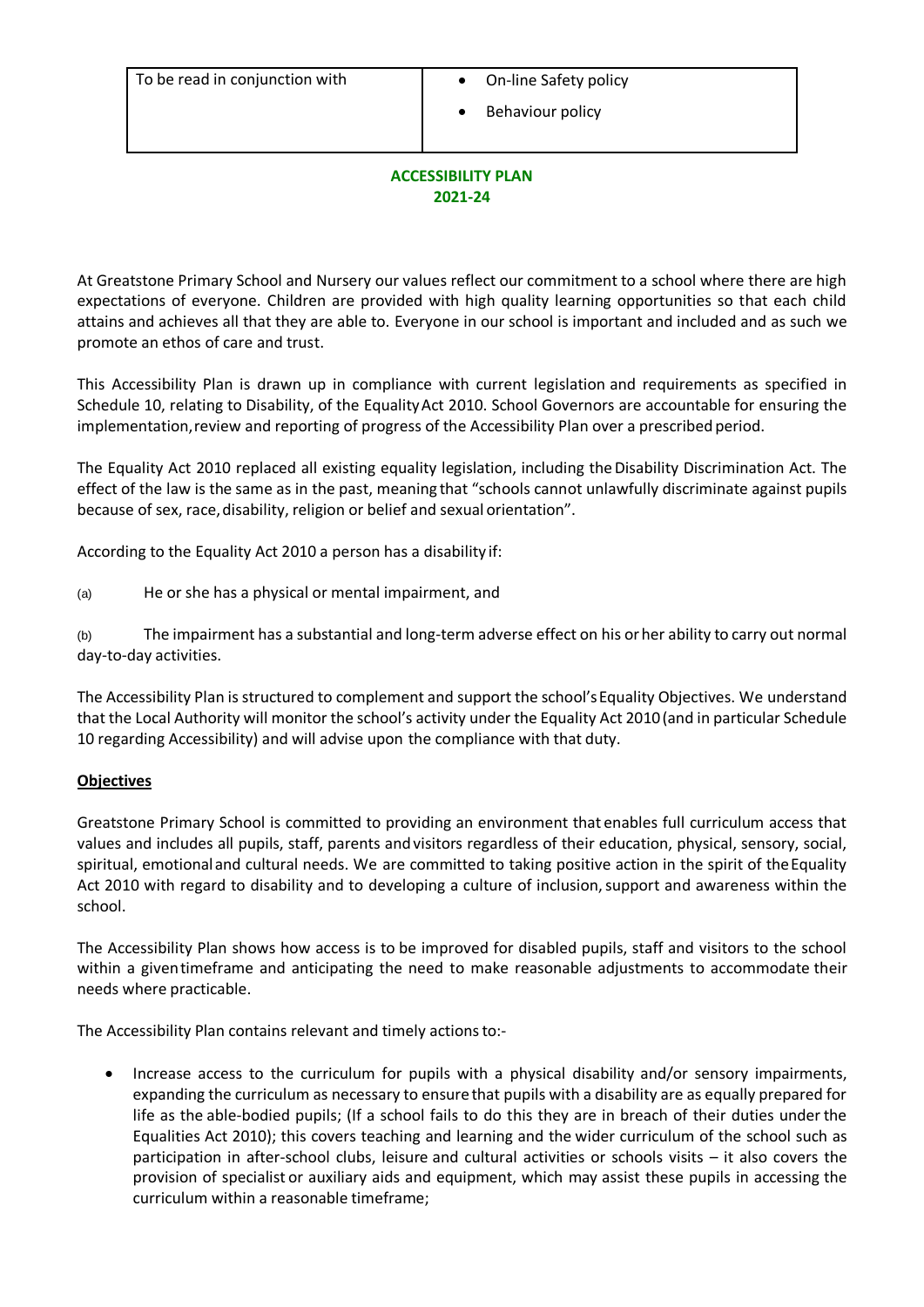- Improve and maintain access to the physical environment of the school, adding specialist facilities as necessary – this covers improvement to the physical environment of the school and physical aids to access education within a reasonable timeframe;
- Improve the delivery of written information to pupils, staff, parents and visitors with disabilities; examples might include hand-outs, timetables, textbooks and information about the school and school events; the information should be made available in various preferred formats within a reasonable timeframe.

#### **Scope of the Plan**

This plan covers all three main strands of the planning duty:

1. Improving the physical environment of school for the purpose of increasing the extent to which disabled pupils are able to take advantage of education and associated services.

This strand of the planning duty covers aids to improve the physical environment of the school and physical aids to access education. The physical environment includes things such as steps, stairways, kerbs, exterior surfaces and paving, parking areas, building entrances and exits (including emergency escape routes), internal and external doors, gates, toilets and washing facilities, lighting, ventilation, lifts, floor coverings, signs and furniture.

Aids to physical access include ramps, handrails, lifts, widened doorways, electromagnetic doors, adapted toilets and washing facilities, adjustable lighting, blinds, induction loops and way-finding systems. Physical aids to access education cover things such as IT equipment, enlarged computer screens and keyboards, concept key boards, switches, specialist desks and chairs and portable aids for children with motor coordination and poor hand/eye skills, such as extra robust scientific glassware and specialist pens and pencils In maintained schools the provision of a special piece of equipment or extra assistance will be made through the SEND (Special Educational Needs and Disabilities) framework and to a lesser extent through the planning duty which applies to all schools.

The distinction between auxiliary aids and services provided through the SEND route and those provided under the planning duty is that the SEND duties relate to the individual, whereas the planning duty relates to the provision of aids or services in terms of the population (and future population) of the school. For example, a pupil with visual impairment might have low vision aids provided through the statement of SEND but the school might as a general measure provide blinds and adjustable lighting through the planning duty.

2. Increase the extent to which disabled pupils can participate in schools' curriculum. This strand of the planning duty will help to improve access to a full, broad and balanced curriculum.

It covers a range of elements including ensuring that teaching and learning is accessible through school and classroom organisation and support, especially deployment of staff, timetabling, curriculum options and staff information and training. Schools will be expected to plan to improve progressively access to the curriculum for all disabled pupils although many adjustments to access will be dependent on individual needs and may be provided through the SEND framework. The accessibility strategies and plans will help to ensure that schools are planning and preparing to respond to the particular needs of individual pupils.

3. Improving the delivery of information to pupils with disabilities

This part of the duty covers planning to make information normally provided by the school in writing to its pupils – such as handouts, timetables, textbooks, information about school events – available to disabled pupils. This will include alternative formats such as Braille, audio tape and large print and also the provision of information orally, through lip reading or sign language, through a recognised symbol system or ICT. This information should also be made available within a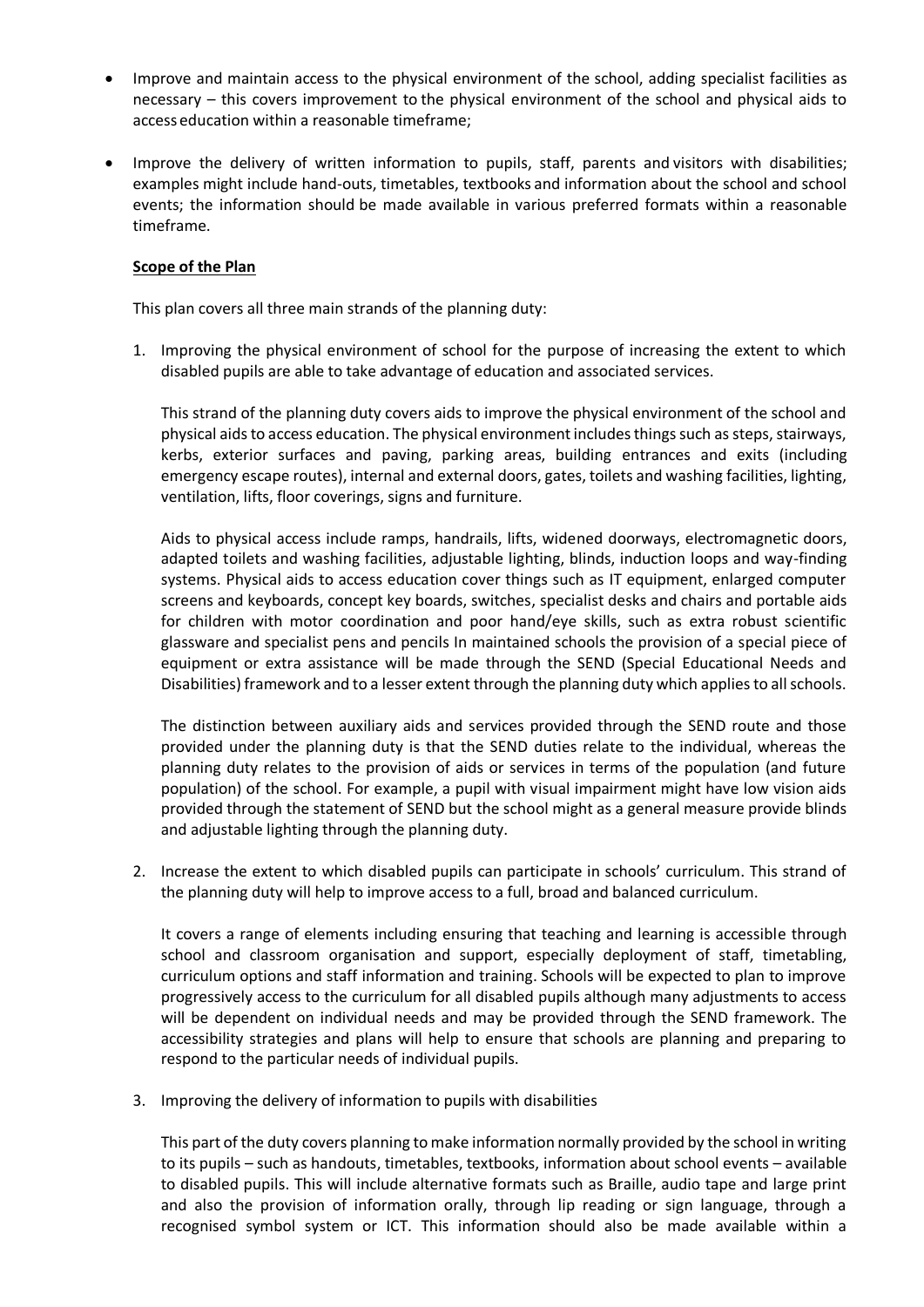reasonable time frame and take account of the pupils' disabilities and pupils' and parents' preferred formats.

The Accessibility Plan relates to the key aspectsof physical environment, curriculum and written information.

Whole school training will recognise the need to continue raising awareness forstaff and governors on equality issues with reference to the Equality Act2010.

This Accessibility Plan should be read in conjunction with the followingschool policies, strategies anddocuments:

- **Behaviour Management Policy**
- Curriculum Policies
- Health & Safety Policy
- School Development Plan
- Special Educational Needs Report
- Teaching and Learning Policy

## **Monitoring**

Greatstone Primary School and Nursery recognises that monitoring is essential to ensure that pupils with disabilities are not being disadvantaged, and that monitoring leads to action planning. We will monitor:

- **Admissions**
- **Attainment**
- **Attendance**
- Punctuality
- Effects of pastoral strategies
- Rewards
- **Sanctions**
- **Exclusions**
- Response to teaching styles/subject
- SEND Register
- Setting/groups
- Effects of the curriculum
- Extra-curricular activities
- Homework
- Number of pupils participating in coaching and booster classes including those for the very able and gifted
- **Selection & recruitment of staff**
- **Governing board representation**
- Parents attending consultation meetings
- Parents' involvement in the life of the school (representation on PTA, attendance at parents' evenings, in the classroom, school productions, sports day, fetes etc)

## **Useful contact details:**

Kent Education Authority [www.kelsi.org.uk](www.kelsi.org.uk%20) for general local advice Special Educational Needs South Kent Telephone: 03000 420889 [SENSouth@kent.gov.uk](SENSouth@kent.gov.uk%20) Equality and Human rights commission 0808 800 0082

The Accessibility Plan for physical accessibility relates to the Access Audit of the School, which remains the responsibility of the governing board. It may not be feasible to undertake all of the works during the life of this accessibility plan and therefore some items will roll forward into subsequent plans. An accessibility audit will be completed by the school prior to the end of each period covering this plan in orderto inform the development of a new Accessibility Plan for the ongoing period.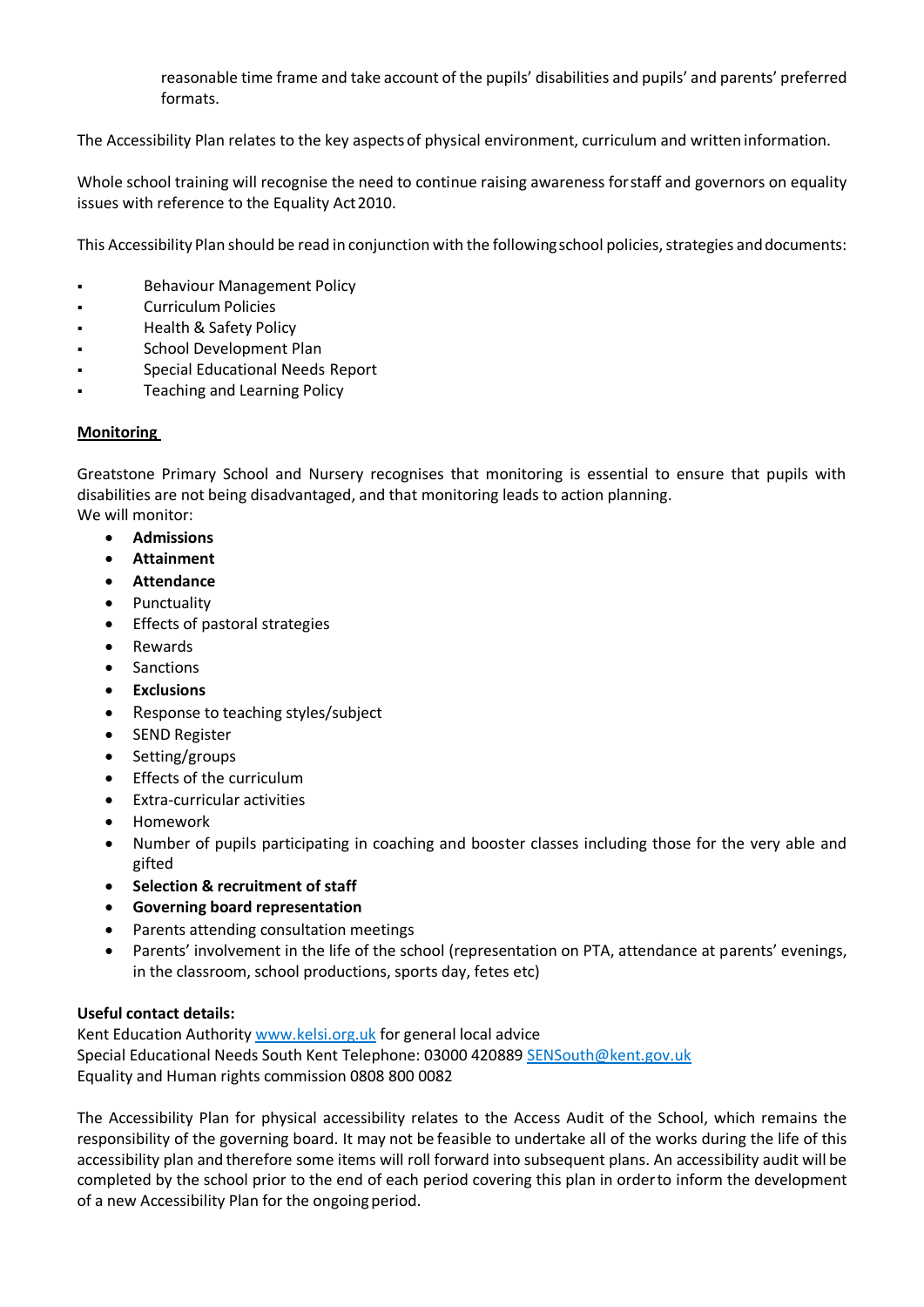Equality Impact Assessments will be undertaken as and when school policies are reviewed. The terms of reference for all governors' committees will include the need to consider Equality and Diversity issues as required by the Equality Act 2010.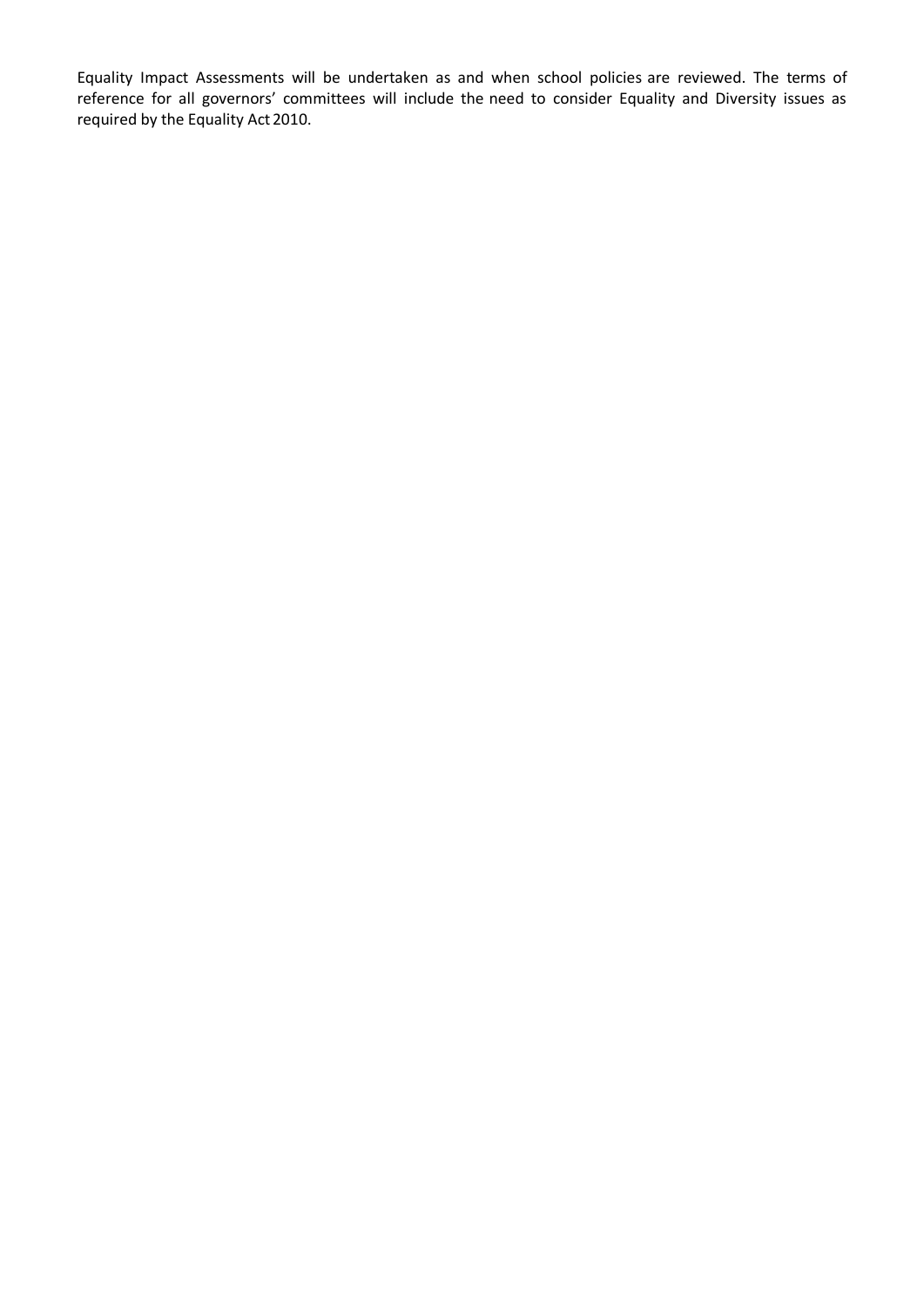The Accessibility Plan will be published on the school website.

The Accessibility Plan will be monitored by the Full Governing Board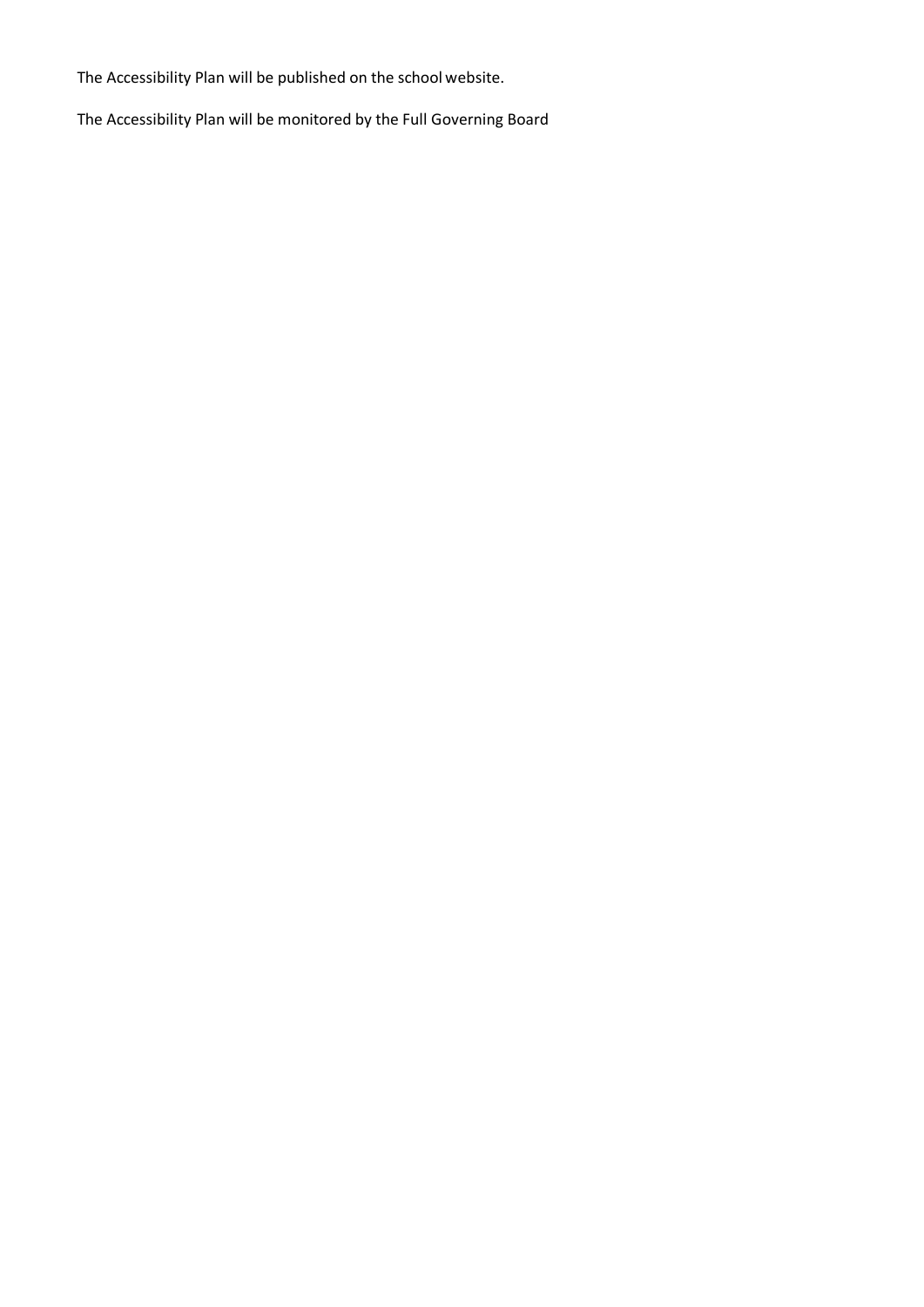| <b>Curriculum</b>                                                                                                |                                                                                                                                                                                                                                                                                                              |                                                                                                                                       |                       |                                                                                                                              |
|------------------------------------------------------------------------------------------------------------------|--------------------------------------------------------------------------------------------------------------------------------------------------------------------------------------------------------------------------------------------------------------------------------------------------------------|---------------------------------------------------------------------------------------------------------------------------------------|-----------------------|------------------------------------------------------------------------------------------------------------------------------|
| <b>Target</b>                                                                                                    | <b>Strategies</b>                                                                                                                                                                                                                                                                                            | <b>Time-Scale</b>                                                                                                                     | <b>Responsibility</b> | <b>Success Criteria</b>                                                                                                      |
| Increase Confidence of all staff<br>in differentiating the<br>Curriculum                                         | Be aware of staff training<br>needs on Curriculum Access.<br>Review and assign CPD for<br>Autistic Spectrum Disorder<br>(ASD) friendly classrooms<br>dyslexia friendly classrooms<br>with new staff members as<br>review of 2018/19 training.<br>Assign Speech/ language link<br>training for staff members. | 2021/22- Language and<br>communication focus.<br>2021-Online dyslexia training<br>for all staff.<br>2022- Renew ASD/ ADHD<br>training | <b>SENCo</b>          | Raised staff confidence in<br>strategies for differentiation<br>and increased pupil<br>participation                         |
| Ensure classroom support<br>staff have specific training on<br>disability issues                                 | Be aware of staff training<br>needs<br>Staff access appropriate CPD<br>Online learning modules if<br>required                                                                                                                                                                                                | As required                                                                                                                           | <b>SENCo</b>          | Raised confidence in support<br>staff<br>Pupils adequately supported                                                         |
| Ensure all staff are aware of<br>disabled children's curriculum<br>access                                        | Create individual access plans<br>for disabled pupils when<br>required<br>Information sharing with all<br>agencies involved with pupil                                                                                                                                                                       | As required                                                                                                                           | <b>SENCo</b>          | All staff aware of individuals<br>needs<br>Pupils adequately supported                                                       |
| Use ICT software to support<br>learning                                                                          | Software to be installed where<br>needed                                                                                                                                                                                                                                                                     | As required                                                                                                                           | ICT technician        | Wider use of SEN resources in<br>classrooms                                                                                  |
| Educational visits to be<br>accessible to all                                                                    | Develop guidance for staff on<br>making trips accessible<br>Ensure each new venue is<br>vetted for appropriateness                                                                                                                                                                                           | As required                                                                                                                           | HT                    | All pupils in school able to<br>access all educational visits<br>and take part in a range of<br>activities                   |
| Review PE curriculum to<br>ensure PE accessible to a                                                             | Gather information on<br>accessible PE and disability<br>sports<br>Seek disabled sports people to<br>come into school                                                                                                                                                                                        | As required                                                                                                                           | <b>PE</b> Coordinator | All to have access to PE and<br>take part in a range of<br>activities                                                        |
| Ensuring children have access<br>to home and can participate in<br>learning during periods of<br>school closure. | Classdojo used to set work.<br>Zoom live lessons offered for<br>whole class lessons and 1:1/                                                                                                                                                                                                                 | As required during periods of<br>school closure or shielding for<br>specific pupils.                                                  | <b>SENCO</b>          | All children have access to<br>their learning and are not<br>disadvantaged in being able to<br>participate in home learning. |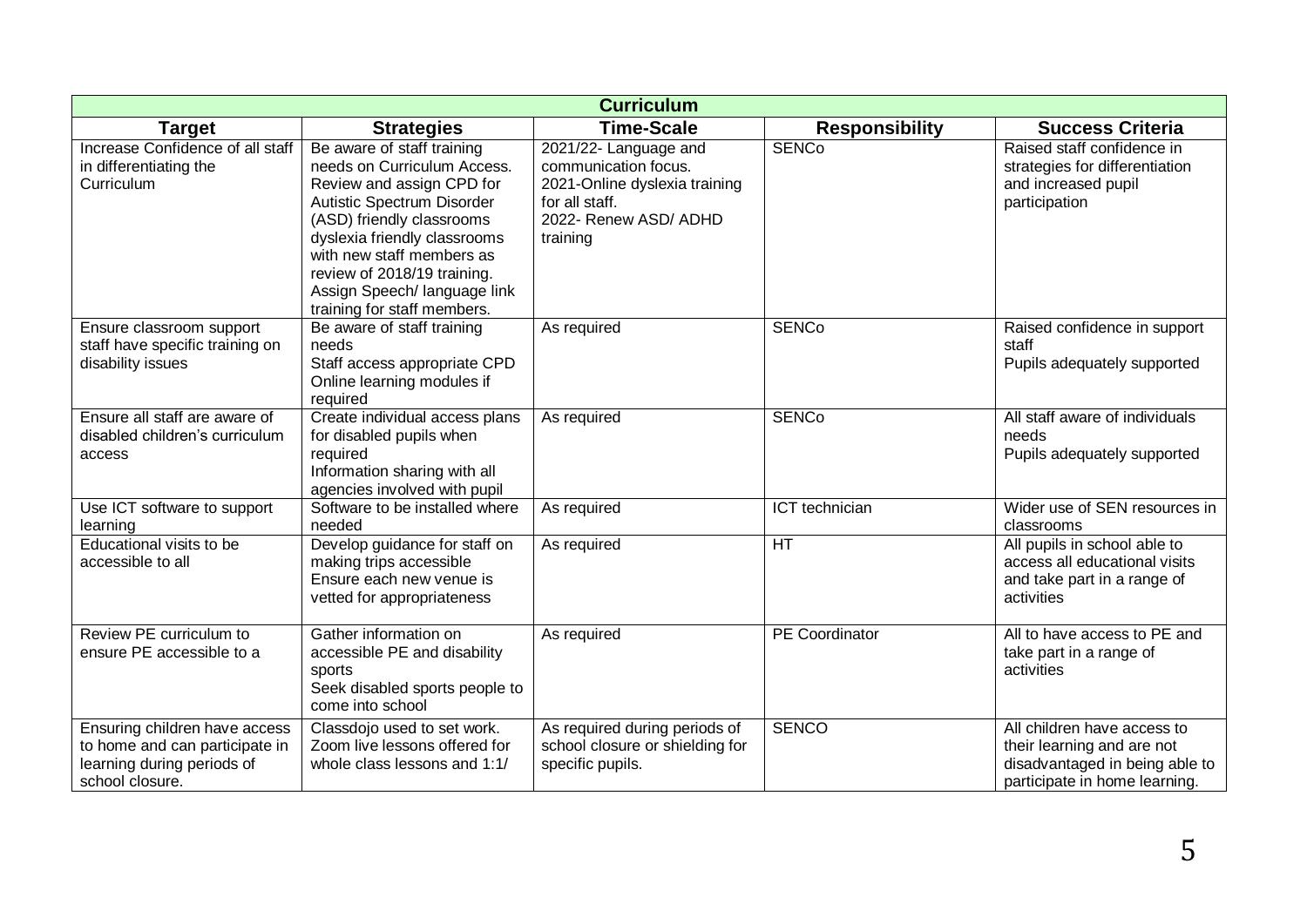| smaller sessions for those<br>pupils who require it.<br>Provide printed out learning<br>packs. Larger print or coloured<br>paper if required.<br>Send home physical reading<br>books to support VI students.<br>Supply loan of Ipads and<br>laptops. |  |  |
|------------------------------------------------------------------------------------------------------------------------------------------------------------------------------------------------------------------------------------------------------|--|--|
|------------------------------------------------------------------------------------------------------------------------------------------------------------------------------------------------------------------------------------------------------|--|--|

| <b>Buildings</b>                                                                                                  |                                                                                                                        |                                       |                         |                                                                                             |
|-------------------------------------------------------------------------------------------------------------------|------------------------------------------------------------------------------------------------------------------------|---------------------------------------|-------------------------|---------------------------------------------------------------------------------------------|
| Target                                                                                                            | <b>Strategies</b>                                                                                                      | <b>Time-Scale</b>                     | <b>Responsibility</b>   | <b>Success Criteria</b>                                                                     |
| The school is aware of the<br>access needs of disabled<br>pupils, staff, governors,<br>parent/carers and visitors | To create access plans for<br>individual disabled pupils as<br>part of the Personalised Plans<br>process when required | As required                           | <b>SENCo</b>            | Personalised Plans s in place<br>for disabled pupils and all staff<br>aware of pupils needs |
|                                                                                                                   | Be aware of staff, governors<br>and parents access needs and<br>meet as appropriate                                    | Induction and on-going if<br>required | HT                      | All staff and governors feel<br>confident their needs are met                               |
|                                                                                                                   | Through questions and<br>discussions find out the access<br>needs of parents/carers<br>Consider access needs during    | Annually                              | <b>HT</b>               | Parents have full access to all<br>school activities                                        |
|                                                                                                                   | recruitment process                                                                                                    | Recruitment process                   | HT                      | Access issues do not influence<br>recruitment and retention<br>issues                       |
| Layout of school to allow<br>access for all pupils to all<br>areas                                                | Consider needs of disabled<br>pupils, parents/carers or<br>visitors when considering any<br>redesign                   | As required                           | HT/GOVs /Estate Manager | Access for all                                                                              |
| Improve signage and external<br>access for visually impaired<br>people                                            | Renew strip mark step edges                                                                                            | On going as required                  | <b>Estate Manager</b>   | Visually impaired people feel<br>safe in school grounds                                     |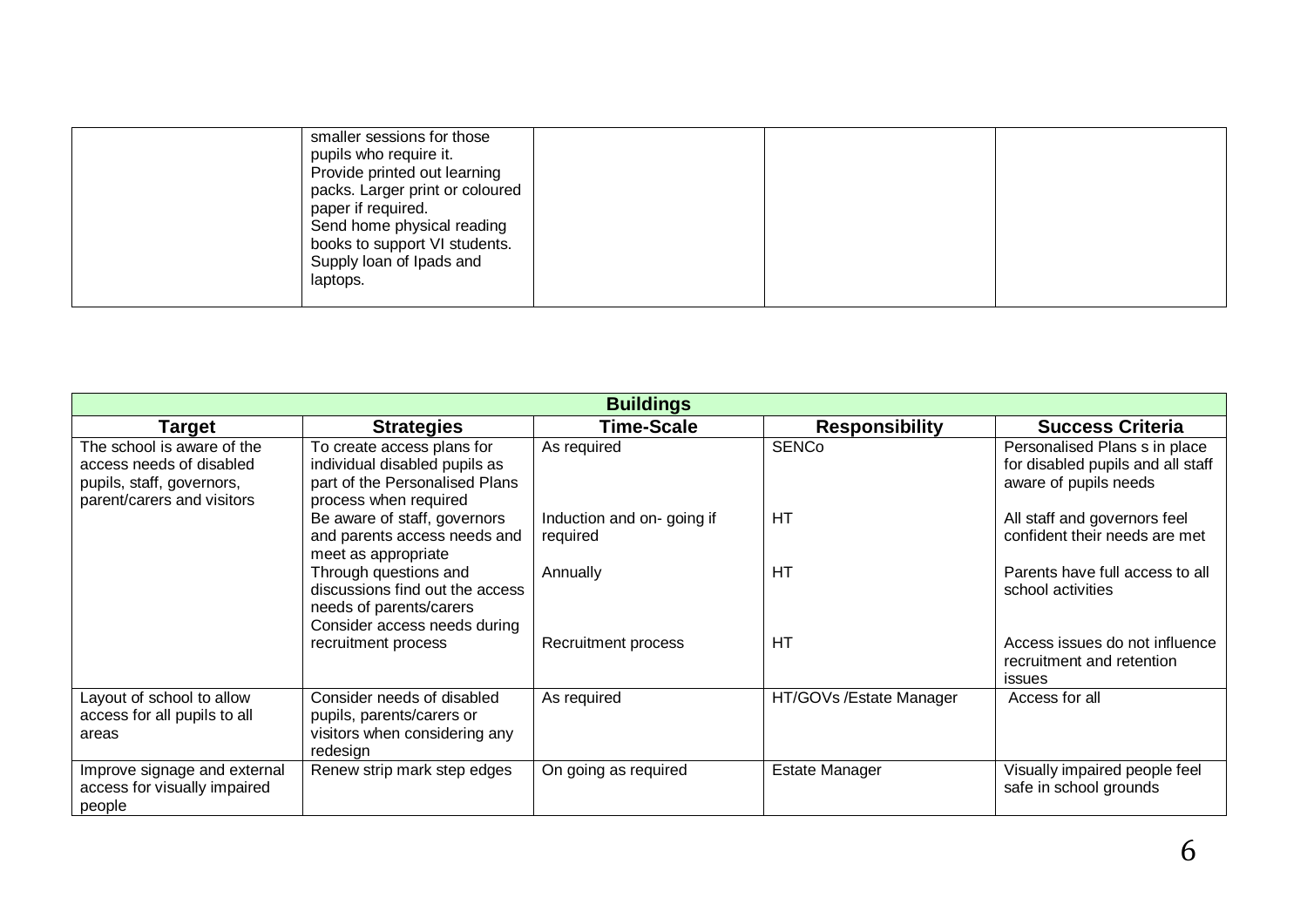| Ensure all disabled pupils can<br>be safely evacuated     | Put in place Personal<br><b>Emergency Evacuation Plan</b>      | As required    | <b>Estate Manager</b> | All disabled pupils and staff<br>working alongside are safe in |
|-----------------------------------------------------------|----------------------------------------------------------------|----------------|-----------------------|----------------------------------------------------------------|
|                                                           | (PEEP) for all pupils with<br>difficulties - included in their |                |                       | the event of an evacuation                                     |
|                                                           | individual care plan.                                          |                |                       |                                                                |
|                                                           | Develop a system to ensure all<br>staff are aware of their     | Each September | HТ                    |                                                                |
|                                                           | responsibilities                                               |                |                       |                                                                |
| Ensure hearing and visual<br>environment in classrooms is | Seek support from LA HI an VI                                  | On going       | <b>SENCo</b>          | All pupils have access to the<br>appropriate environment       |
| regularly monitored to support                            | advisory teachers                                              |                |                       |                                                                |
| hearing and visually impaired                             |                                                                |                |                       |                                                                |
| pupils                                                    |                                                                |                |                       |                                                                |

| <b>Communication</b>                                                                  |                                                                                                                                                                                                                                                                                                             |                             |                                               |                                                                                                                                                    |
|---------------------------------------------------------------------------------------|-------------------------------------------------------------------------------------------------------------------------------------------------------------------------------------------------------------------------------------------------------------------------------------------------------------|-----------------------------|-----------------------------------------------|----------------------------------------------------------------------------------------------------------------------------------------------------|
| <b>Target</b>                                                                         | <b>Strategies</b>                                                                                                                                                                                                                                                                                           | Time-Scale                  | <b>Responsibility</b>                         | <b>Success Criteria</b>                                                                                                                            |
| Review information to<br>parents/carers to ensure it is<br>accessible                 | Provide information and letters<br>in clear print in "simple"<br>English<br>School office will support and<br>help parents to access<br>information and complete<br>school forms<br>Ensure website and all<br>document accessible via the<br>school website can be<br>accessed by the visually<br>impaired. | During induction<br>Current | <b>EYFS</b><br>Office<br><b>IT Technician</b> | All parents receive information<br>in a form that they can access<br>All parents understand what<br>are the headlines of the school<br>information |
| Improve the delivery of<br>information in writing in an<br>appropriate format         | Provide suitably enlarged,<br>clear print for pupils with a<br>visual impairment                                                                                                                                                                                                                            | As required                 | <b>Class Teachers</b>                         | Good communication                                                                                                                                 |
| Provide information in other<br>languages for pupils or<br>prospective pupils who may | Access to translators, sign<br>language interpreters to be<br>considered and offered if<br>possible                                                                                                                                                                                                         | As required                 | <b>SENCo</b>                                  | Pupils and/or parents feel<br>supported and included                                                                                               |